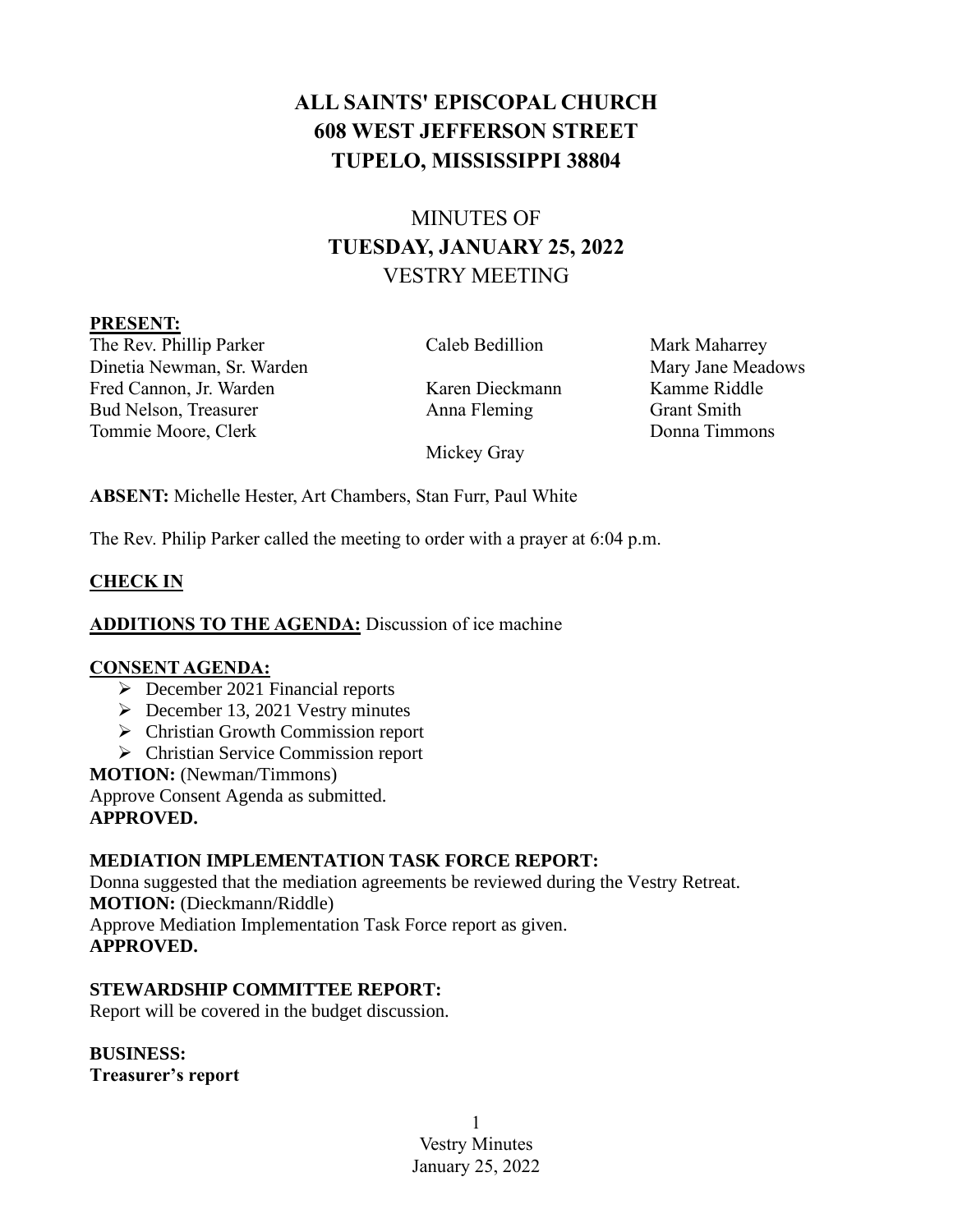Bud began his report by giving an overview of our financial status as of December 31, 2021. The written financial reports have been made a part of these minutes. Bud reported that total expenses were under budget for 2021 resulting in a \$6,500 surplus. He stated that the cash flow for the year was about what he expected.

**MOTION:** (Timmons/Cannon) Approve Treasurer's report as given. **APPROVED.**

#### **Review/discussion of 2022 operating budget**

Phillip advised that the discussion of the **Evans' estate gift** and the **curate position** agenda items would be included in the discussion of the 2022 operating budget proposal.

#### **2022 Operating Budget**

Phillip advised that the Budget Committee met and reviewed the information included in the 2022 operating budget and made recommendations that are reflected in the draft proposal.

#### **Revenue:**

Bud began the discussion by reviewing each line within each section of the 2022 operating budget proposal. He noted that there are two versions of the proposal: one that does not reflect expenses associated with a curate on staff; and one that does reflect expenses associated with a curate on staff. He also noted that he budgeted 95% of 2022 pledges to allow for attrition. The proposal without a curate reflects \$555,856 total revenue; the proposal with a curate reflects \$562,356 total revenue.

#### **Expenses:**

Proposed staff salaries assumes a 3% cost of living raise as recommended by the Compensation Review Committee.

Curate expense assumes six months of expenses for the first year (2022). The Diocesan curate subsidy will be \$6,500 for the first year if the proposed Diocesan budget is approved or \$5,000 if the proposed Diocesan budget is not approved. The Diocesan budget will be submitted for approval at the Annual Council of the Diocese of Mississippi on January 29, 2022.

Office expense includes replacement of several computers that are aging out of network upgrades and support.

Outreach expense includes 14.5% voluntary proportionate giving to the Diocese of Mississippi; Servant Ministry committee request of \$15,000; Neighborhood Life committee request of \$1,500; Pack and Troop 85 requests of \$1,000 each.

Physical Plant includes, along with normal maintenance and utilities, the replacement of our ice machine, which is broken and beyond repair. See Fred Cannon's request and explanation as an agenda item.

All lines listed under "Worship and Programs" are budget requests from committees and ministries of the church.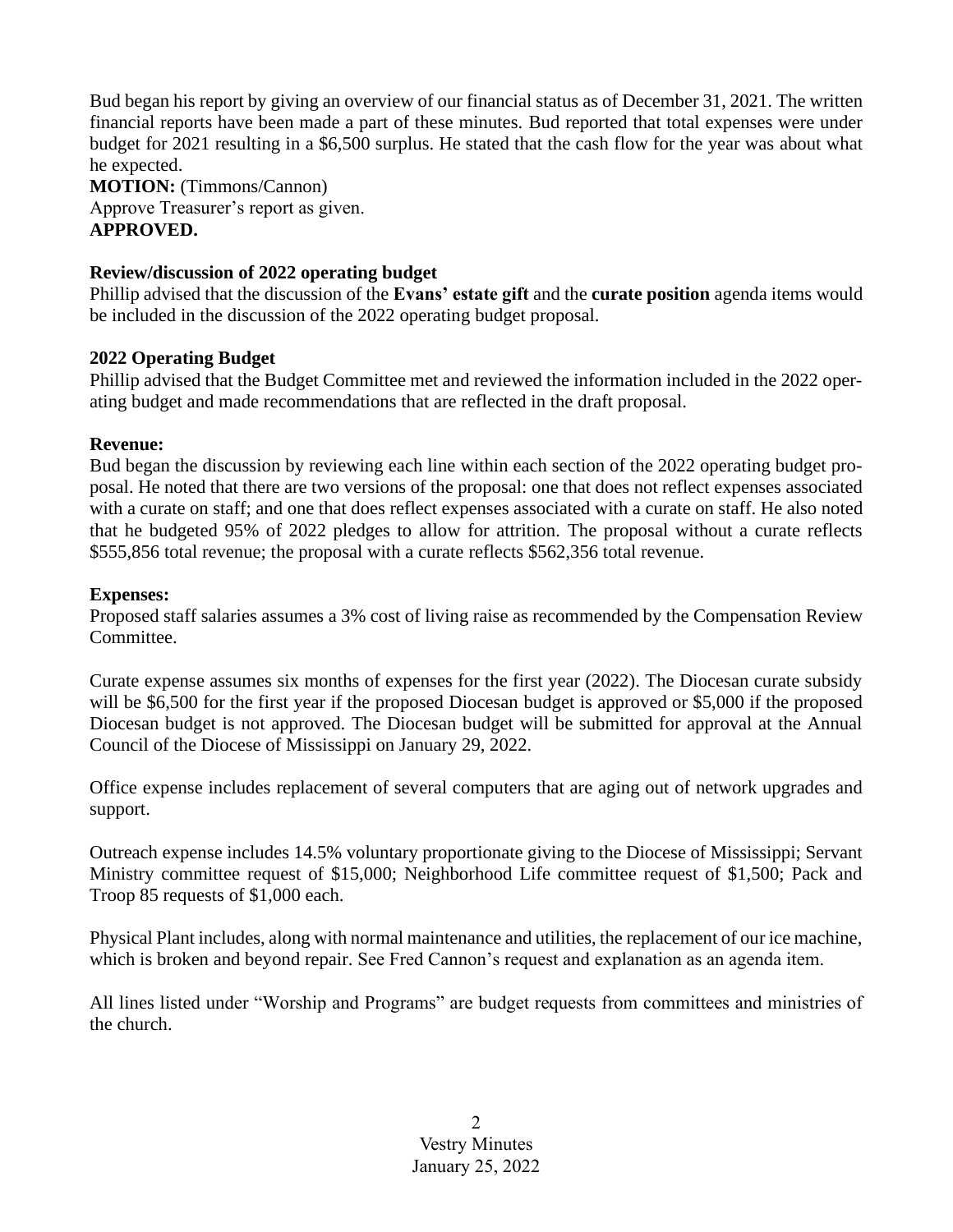Bud noted that an anonymous gift of \$30,000, over and above the donor's pledge, was received in mid-January. The donor asked that Phillip determine how best to use the gift. In discussion with the Wardens and the Budget Committee, Phillip asked that the gift be included in the 2022 operating "Total Revenue". The gift from the estate of Tom Evans is not included in the 2022 operating "Total Revenue". Bud stated that without the curate expenses we would have a deficit budget of \$633.; with the curate expenses we would have a deficit budget of \$36,028.

#### **Discussion of curate position**

Points of discussion: The balance on line 8043, "Vestry Capital/Discretionary fund is \$115,132.48.

The gift from the estate of Tom Evans in the amount of \$45,314.25 has not yet been designated by the Vestry.

Parishioners gave sacrificially to the 2022 operating budget in hopes the Vestry would call a curate. We have had a history of growth when we have had more than one clergy on staff.

Dinetia advised that she researched past budgets from  $2010 - 2021$  and noted that eight of those years carried deficit budgets; two years the budget was balanced. In each case, the deficits were covered either through reserve funds, cutting expenses and/or gifts.

Role of the curate: Phillip expressed the opinion that the curate would be involved in enhancing Christian formation for children, youth and adults; be involved in worship, preaching; and be involved with outreach and inreach efforts.

After further discussion, the following motion was made: **MOTION:** (Dieckmann/Timmons) Approve the 2022 operating budget with curate expenses included. **APPROVED.**

A discussion followed about the process to issue a call to the curate. The Vestry determined that since Phillip and the Wardens had met with the curate and had very favorable impressions of her and others outside of the parish that know her also spoke favorably of her, they did not need to interview her prior to issuing the call.

## **MOTION:** (Riddle/Maharrey)

Issue the call to Becca Walton to serve as a curate at All Saints' Episcopal Church in common mission with Christ the King Lutheran Church.

## **APPROVED.**

Phillip stated he would start the process to issue the call on January 26.

## **Discussion of designation of Evans estate gift**

Phillip opened the discussion regarding the designation of the gift from the estate of Tom Evans in the amount of \$45,314.25. Many remembered Tom Evans' influence working with the Flower Guild, as well as his love of music. After a brief discussion, it was suggested that the money be placed in the reserve account, line item 8043, "Vestry Capital/Discretionary fund", with \$36,028 set aside to cover the 2022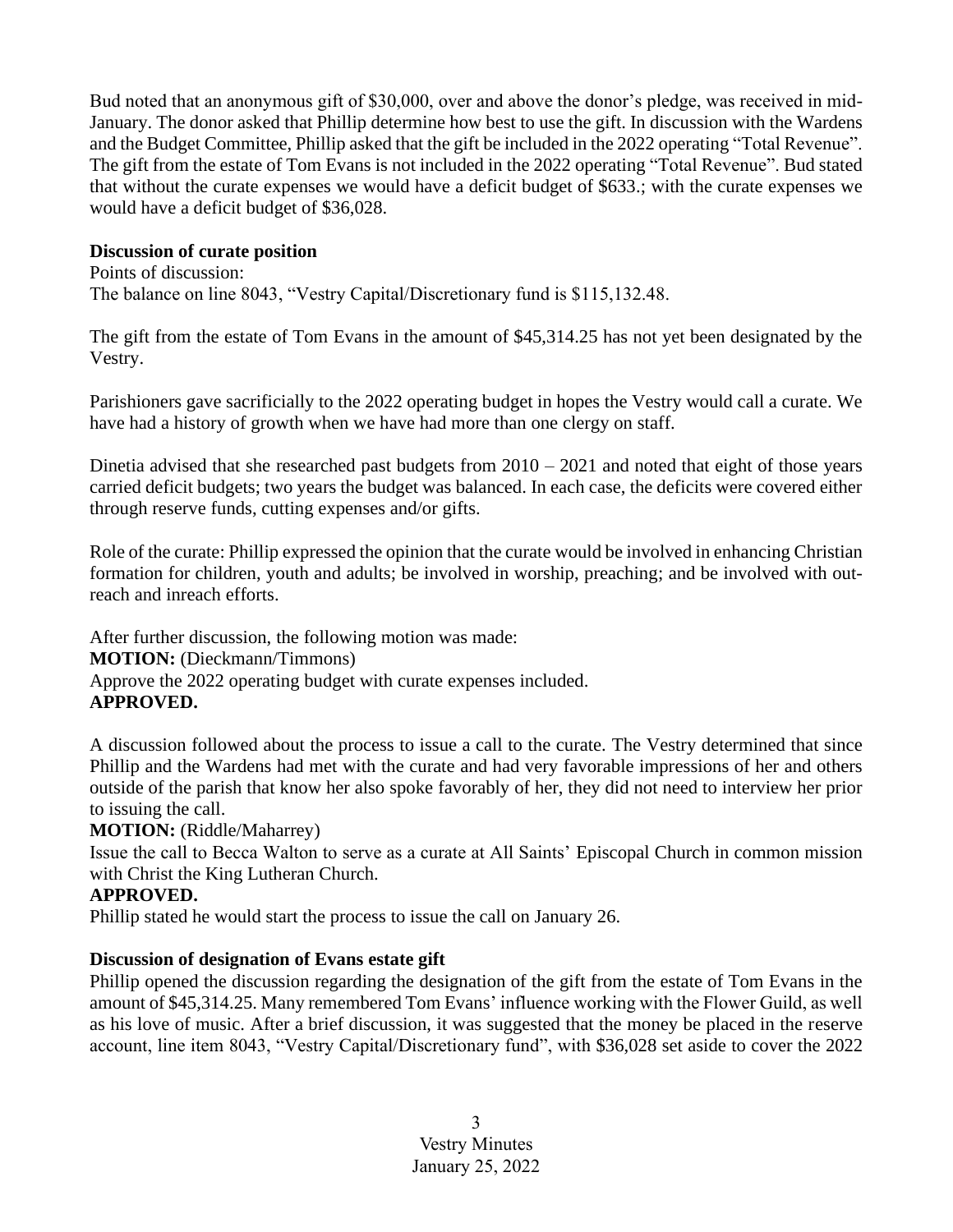operating budget deficit if needed and ask the Memorial Committee to research options for a memorial honoring Tom Evans.

## **MOTION:** (Cannon/Dieckmann)

Place the gift from the estate of Tom Evans in the amount of \$45,314.25 in the reserve account, line item 8043, "Vestry Capital/Discretionary fund", with \$36,028 set aside to cover the 2022 operating budget deficit if needed. Ask the Memorial Committee to research options for a memorial honoring Tom Evans. **APPROVED.**

## **Discussion of church safety**

Fred opened the discussion by advising he had received a quote from the City of Tupelo regarding the installation of additional lights on existing poles in the Jefferson Street parking lot and the Madison Street side of our campus. Fred suggested adding brighter bulbs to the existing poles would enhance the lighting in both areas and increase the safety factor as well. He noted this addition would add approximately \$20 to our monthly charge from the City of Tupelo.

After a brief discussion, the following motion was made:

## **MOTION:** (Newman/Dieckmann)

Approve addition of more lights to existing poles (one in the Jefferson Street parking lot and one on the Madison side of our campus) with brighter bulbs at an additional cost of approximately \$20 to our monthly charge from the City of Tupelo.

## **APPROVED.**

## **Discussion of MUTEH request**

Dinetia opened the discussion by advising that Marika Balako, Deputy Director of MUTEH had requested permission to install keyless entry locks on the two offices they rent from All Saints.' She reported that Marika indicated there had been no particular issue prior to this request from MUTEH. She reported that Marika said she is just making sure there were not any issues going forward. Dinetia advised that MUTEH would pay for the locks and installation and share the code with the office. A discussion followed. It was suggested that should MUTEH move their offices to another location, the keyless entry locks should be left intact on the doors. It was also suggested that All Saints' approve the company that would be installing the locks.

## **MOTION:** (Cannon/Newman)

Approve keyless entry locks to be installed on the two MUTEH offices, with the following conditions:

- All Saints' will approve the company to install the locks.
- The locks should remain intact on the current MUTEH office doors should MUTEH move their offices to an off-site location.
- MUTEH will pay for the locks and the installation.
- The keyless entry code will be shared with the office.

# **APPROVED.**

#### **Consider endorsement of Rufus Van Horn as a candidate for ordination to the Diaconate and Priesthood**

Phillip advised that the Diocese requires Vestry members to give (or not) their endorsement of postulants for candidacy for Ordination to the Diaconate and Priesthood. Phillip offered postulant Rufus Van Horn as a candidate for Ordination to the Diaconate and Priesthood for their consideration. After a brief discussion, the following motion was made:

**MOTION:** (Cannon/Meadows)